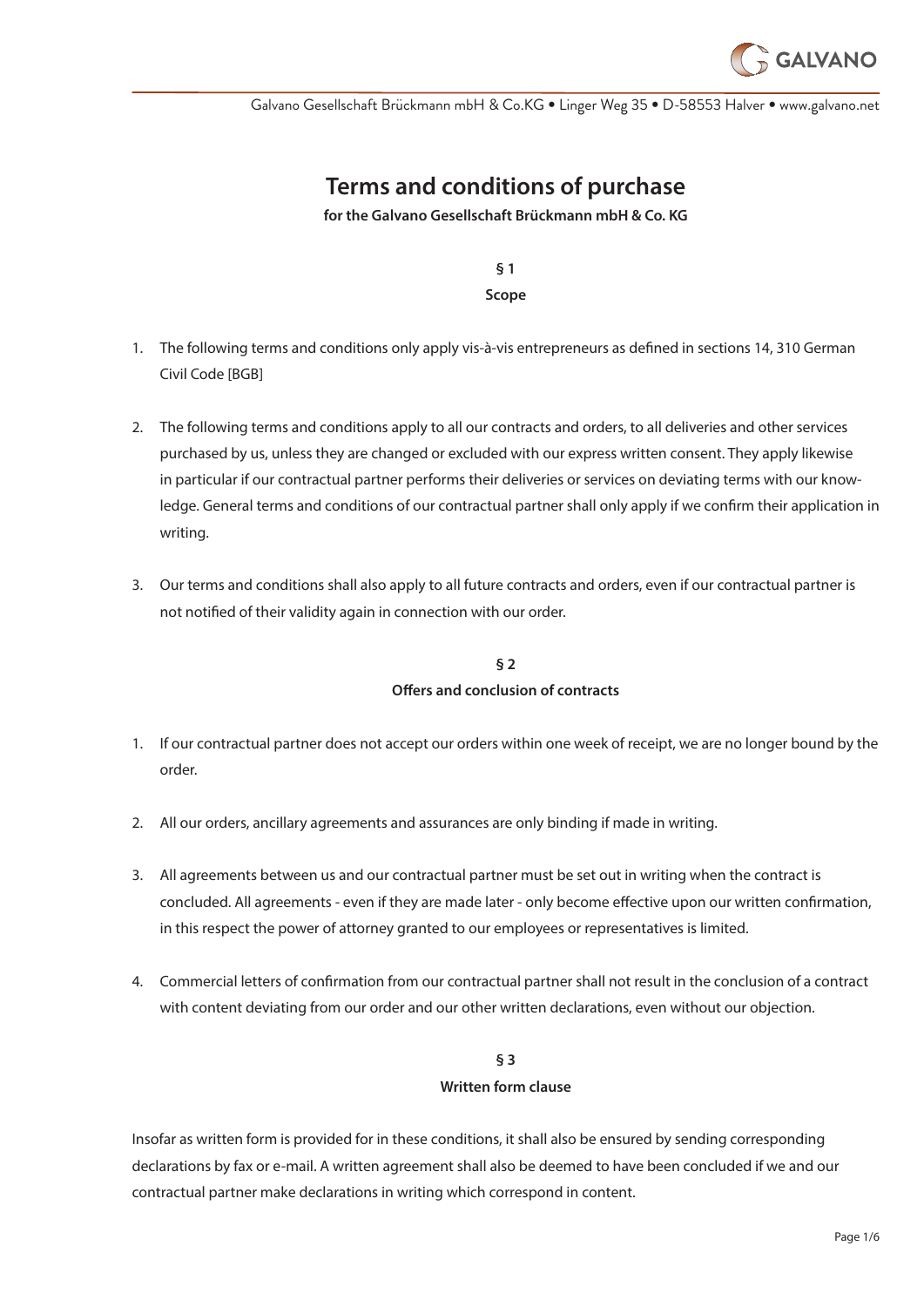

Galvano Gesellschaft Brückmann mbH & Co.KG • Linger Weg 35 • D-58553 Halver • www.galvano.net

### **§ 4**

#### **Prices, payment**

- 1. The agreed price includes VAT, packaging and delivery carriage paid.
- 2. We only pay upon receipt of an invoice stating our order and article number.
- 3. We pay within 14 days after receipt of delivery and proper invoice applying a 3% discount or within 30 days after receipt of delivery and invoice without deduction.
- 4. We are only obliged to return the packaging on the basis of a special written agreement. If a separate price has been agreed for reusable packaging, our contractual partner shall reimburse us 2/3 of this packaging price if we return the packaging carriage paid.

# **§ 5 Offset, right of retention**

We may in any case offset counterclaims to which we are entitled under the statutory requirements and exercise the right of retention.

# **§ 6**

### **Delivery and passage of risk**

In any case, the risk of performance and price shall only pass to us upon receipt of the goods and services by us or the receiving point designated by us.

# **§ 7**

### **Elivery dates, call-offs, liability in case of delay**

- 1. Agreed dates and deadlines are binding. The receipt of the goods by us is decisive for compliance.
- 2. Our delivery call-offs become binding at the latest if our contractual partner does not object to them within 10 days after receipt.
- 3. Our contractual partner must notify us in writing of any delays in delivery, stating the reasons and the alleged duration, as soon as they may expect a delay in delivery.
- 4. If delivery is delayed by more than one month due to a force majeure event, we may withdraw from the contract after a further grace period of at least two weeks set by us has expired without result.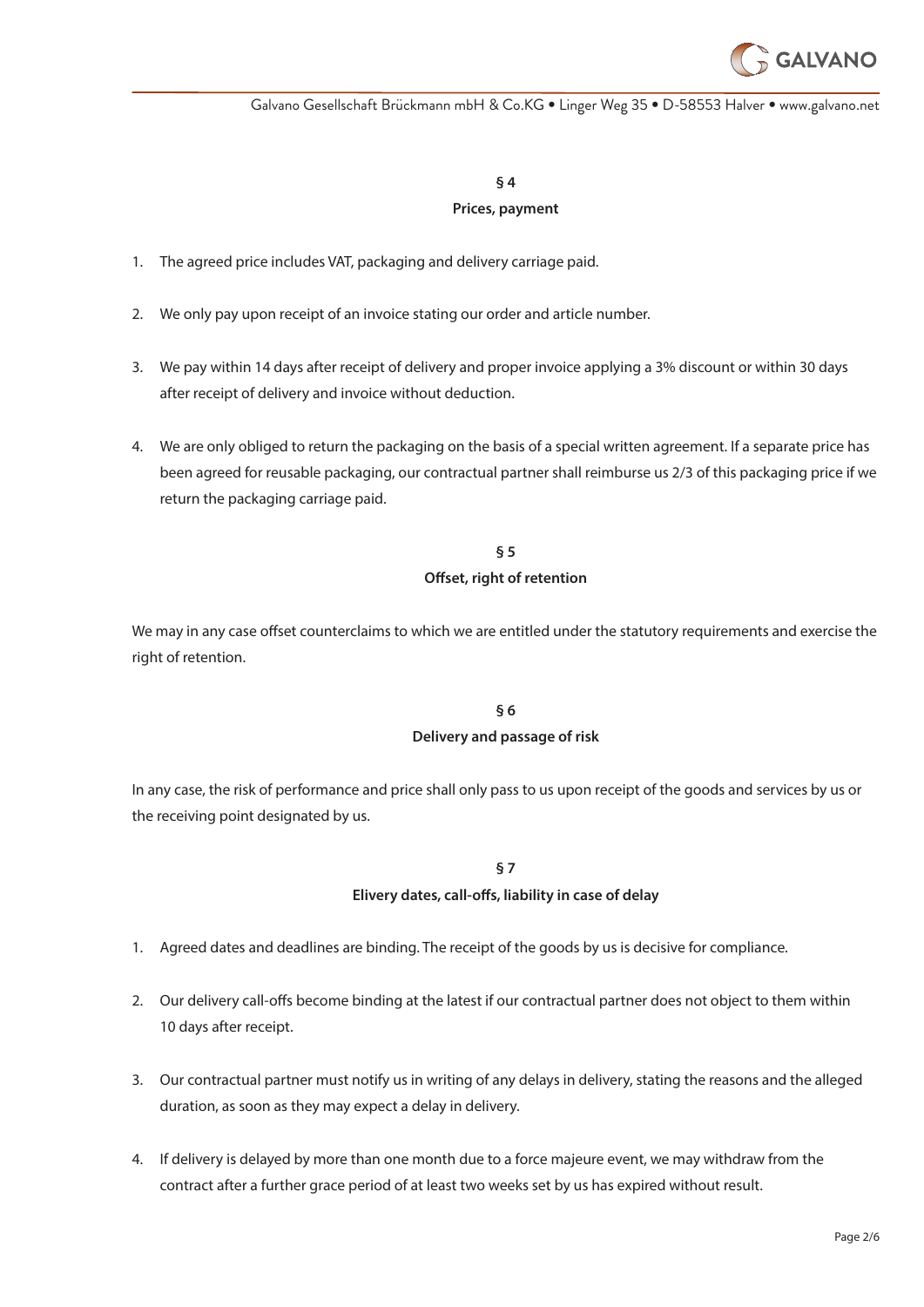

5. If our contractual partner is in default of delivery, we are entitled to demand lump-sum default damages in the amount of 3% of the delivery/service value of the good/service with which our contractual partner is in default per complete week of default, but not more than 12% of the value in total. This is without prejudice to additional claims. Both parties are entitled to prove that a lower or higher loss has been incurred as a result of the delay. In the event of lower proven damages, we are only entitled to assert such lower amount. In the event of higher proven damages, we are entitled to claim such higher amount.

### **§ 8**

#### **Shipping, documents**

- 1. Deliveries by our contractual partner must be made carriage paid.
- 2. Our contractual partner is obliged to state our order and article number on all shipping documents and delivery notes.

# **§ 9 Models, drawings and samples**

- 1. Illustrations, drawings, calculations, models, templates, samples or similar objects remain our property in any case and may not be transferred or otherwise made accessible to third parties without our consent. They are to be used exclusively for production on the basis of the contractual relationship with us; they are to be returned to us without being asked. They must be kept secret from third parties.
- 2. Tools provided by us remain our property; our contractual partner is obliged to use them exclusively for the production of the goods ordered by us. Furthermore, they are obliged to clearly mark the tools belonging to us as our property and to insure them at replacement value at their own expense against fire, water and theft damage. Our contractual partner hereby assigns to us all claims for compensation arising from this insurance; we accept the assignment. Our contractual partner is obliged to carry out any necessary maintenance and inspection work on our tools as well as all maintenance and repair work at their own expense on a timely basis. They must notify us immediately of any malfunctions.
- 3. Our contractual partner must oblige their subcontractors in accordance with the above paragraphs 1 and 2.

### **§ 10 Materials**

1. If we provide our supplier with parts or materials, we reserve title thereto. Our contractual partner must clearly mark such parts or materials as our property.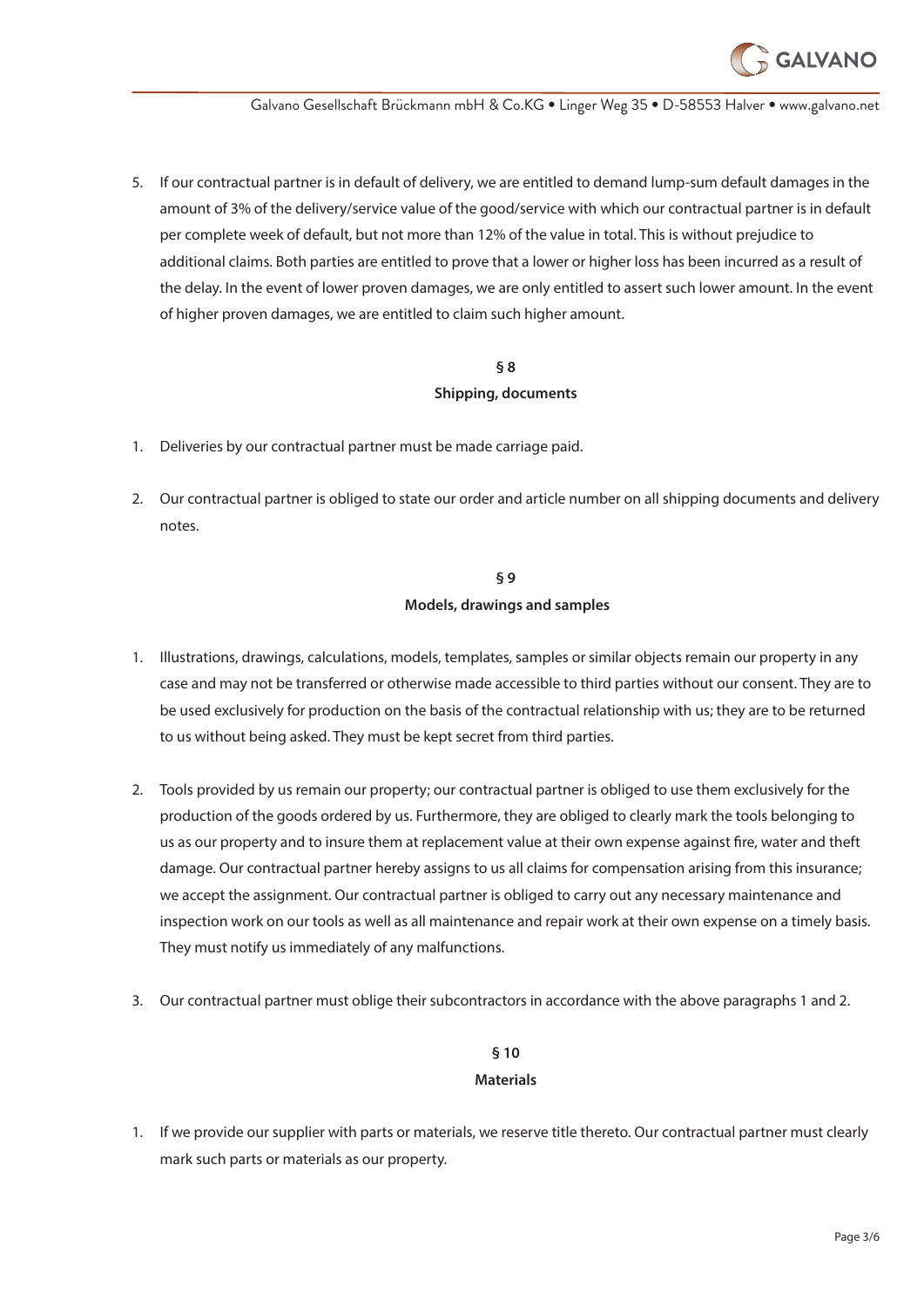

- 2. Processing or transformation of such parts or materials by the contractual partner shall take place for us; we shall acquire co-ownership of the new item in proportion to the value of the items provided by us to the other processed items at the time of processing.
- 3. If items provided by us are inseparably mixed with other items not belonging to us, we shall acquire co-ownership of the new item in proportion to the value of the item provided by us to the other mixed items at the time of mixing.
- 4. Our contractual partner shall safeguard items on our behalf in which we have a co-ownership interest.

#### **§ 11**

#### **Quality assurance, quality of goods, inspection and notification of defects, liability for defects**

1. Deliveries and services of our contractual partner must correspond to the respective agreed specifications, the respectively valid legal and professional association regulations, the accident prevention regulations as well as the respective state of the art. Our contractual partner is obliged to comply with the applicable laws and regulations of the European Union and the Federal Republic of Germany for their deliveries/services. This applies in particular to the Reach regulation (order EC number 1907/2006), the law on electronic devices (ElektroG) as national implementation of EC directive 2002/95 and EC directive 2002/96, and the End-of-Life Vehicles law as national implementation of EC directive 2002/52.

Our contractual partner shall inform us immediately if changes to the delivery/service become necessary due to laws or ordinances, in particular due to the Reach Ordinance, which influence the ability to deliver, the possibility of use or the quality. Suitable measures will be agreed with the contractual partner in specific cases. The same applies if and as soon as our contractual partner determines that such changes will occur.

- 2. We may demand changes in design and execution of the delivery items within the scope of what is reasonable for our contractual partner, whereby the effects, in particular with regard to additional or reduced costs as well as delivery dates and deadlines are to be regulated appropriately in accordance with section 315, 316 BGB.
- 3. Our contractual partner undertakes to deliver only those goods which they have subjected to a final inspection with regard to their material, drawing and standard-compliant execution.
- 4. We must notify our contractual partner within a period of 10 working days from receipt of the goods of any obvious defects which are easily identifiable without inspection as well as overages or shortages. We must notify our contractual partner of any defects identified by us and of any overages or shortages within a period of 10 working days after becoming aware of a defect. Otherwise, section 377 HGB shall not apply.
- 5. The period of limitation for claims due to defects (warranty claims) against our contractual partner is 36 months, calculated from the time of the passage of risk. If a longer period is provided for by law, such longer period shall apply.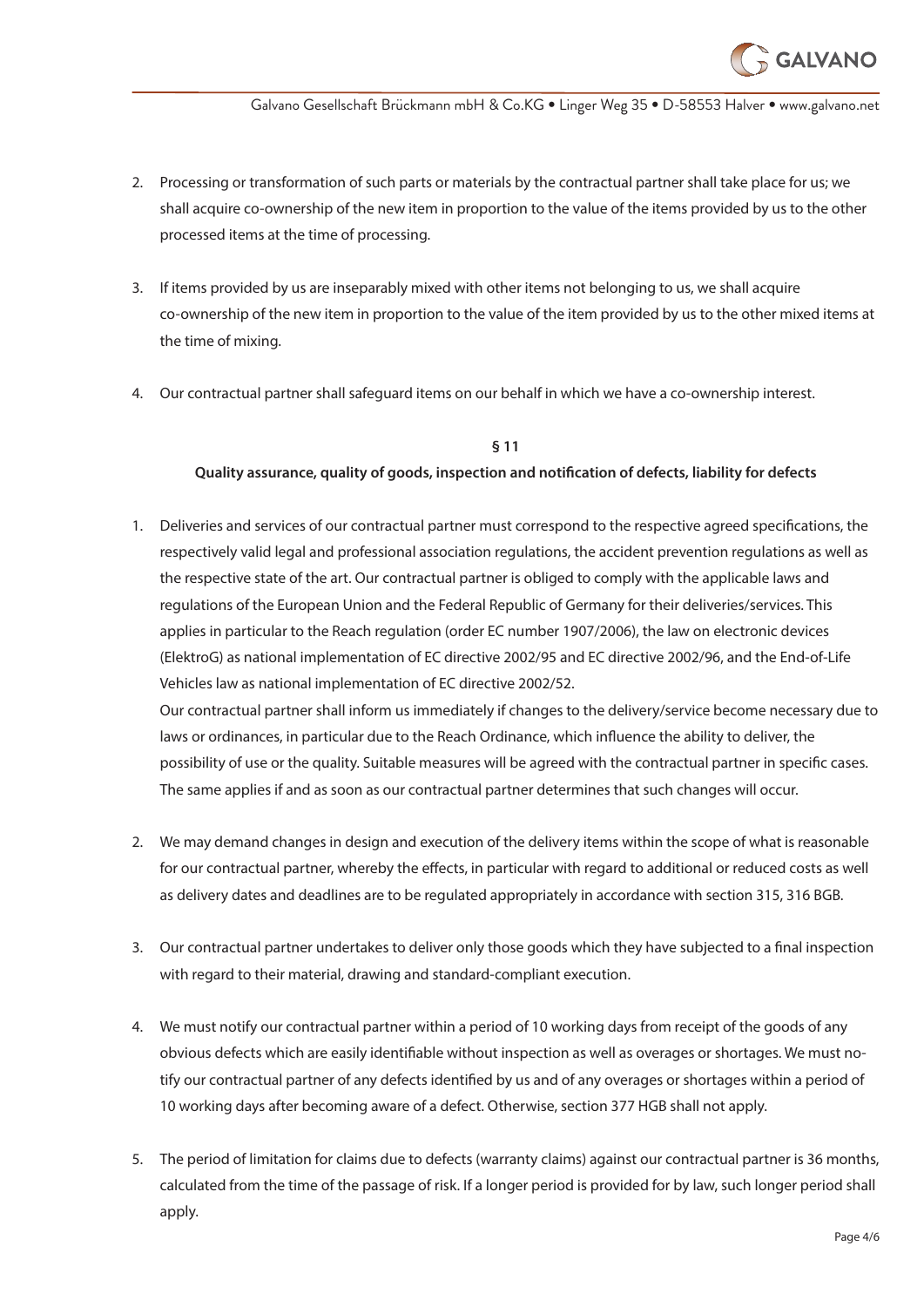

Galvano Gesellschaft Brückmann mbH & Co.KG • Linger Weg 35 • D-58553 Halver • www.galvano.net

# **§ 12**

#### **Assignment of claims against third parties**

Our contractual partner hereby assigns to us their warranty claims (claims based on liability for defects) to which they are entitled against third parties, suppliers or subcontractors in connection with manufacture, delivery or performance. This assignment neither excludes nor limits our contractual partner's own liability for defects. However, we are obliged to reassign the corresponding claims to our contractual partner if and to the extent that our contractual partner fulfils their obligations towards us due to defects. At the request of our contractual partner, we are obliged at any time to make declarations to third parties, suppliers or subcontractors of our contractual partner that are necessary or meaningful for asserting or safeguarding the assigned claims or to carry out any necessary or meaningful cooperation actions.

# **§ 13 Manufacturer liability**

1. Our contractual partner shall indemnify us against all claims for damages asserted against us by third parties on the basis of the regulations concerning tortious acts, on product liability or by virtue of other regulations due to defects or deficiencies in the goods manufactured or delivered by us or our contractual partner, insofar as such claims would also be justified against our contractual partner or are no longer justified solely due to the statute of limitations which has since lapsed. Subject to the foregoing conditions, our contractual partner must also indemnify us from the costs of legal disputes that are brought against us due to such claims.

If the claims against us are justified or no longer justified only because of the statute of limitations that has since lapsed, we have a pro rata claim for indemnification against our contractual partner, the scope and amount of which is governed by section 254 BGB.

Our claims to indemnification, expense reimbursement and compensation for damages pursuant to sections 437 (3), 445a, 478, 634 (4) BGB shall remain unaffected by the foregoing provisions.

- 2. Within the scope of their liability for cases of damage according to paragraph 1 above, our contractual partner is also obliged to reimburse any expenses incurred by us for damage prevention, damage defence, damage minimisation or damage rectification, in particular such expenses as arise from or in connection with a recall campaign as well. With regard to the scope and contents of any recall measures to be carried out, we will - Inform our contractual partner to the extent possible and reasonable and provide them an opportunity to respond. This is without prejudice to additional statutory claims.
- 3. Our contractual partner must maintain a product liability insurance policy that is sufficient in light of their deliveries to us. The sum insured must be at least EUR 5 million per personal injury/property damage. Our contractual partner must verify the existence of this liability insurance at our request.